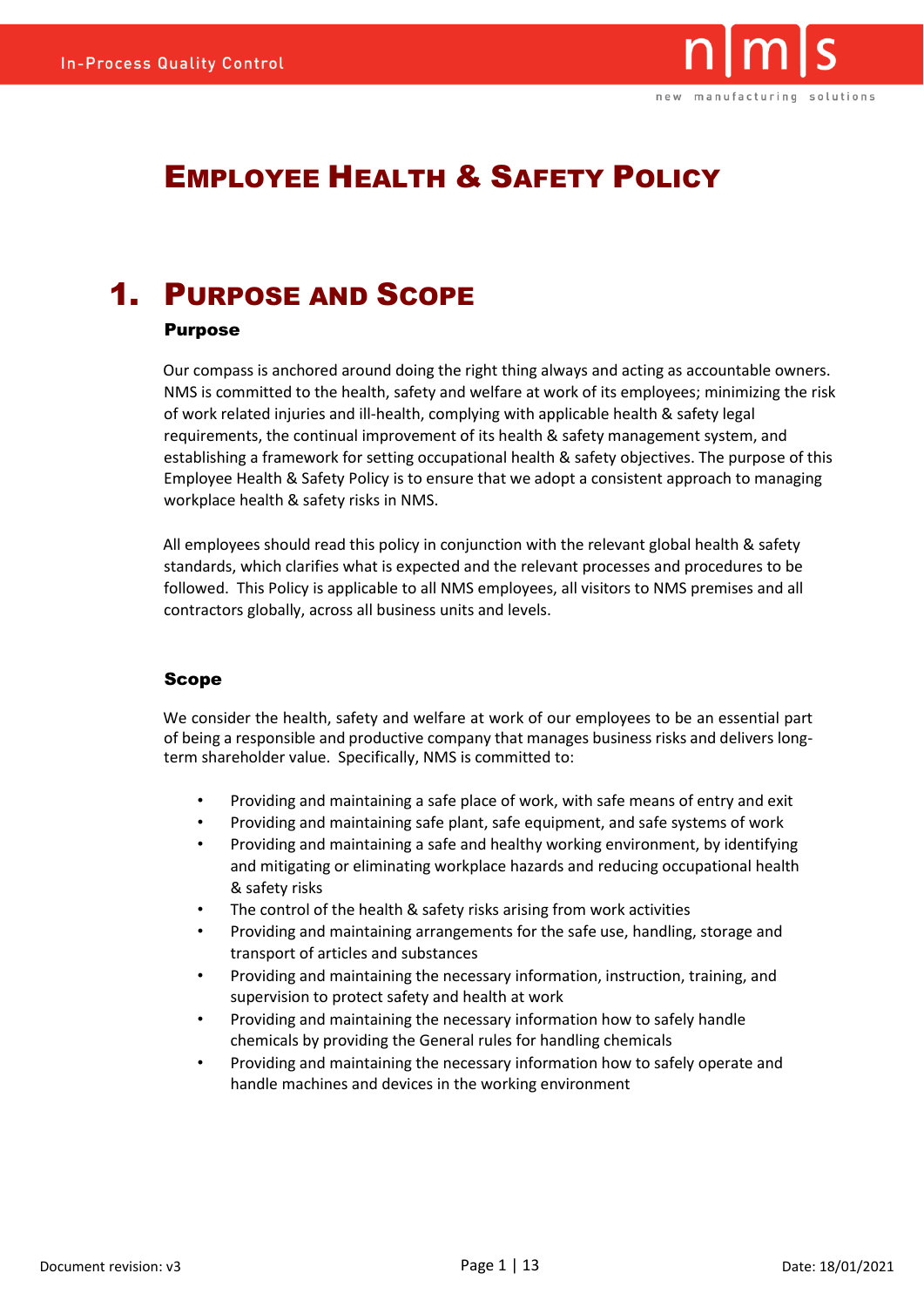

# 2. POLICY STATEMENT

NMS's overall health & safety objective is to minimize the risk of work-related injuries and occupational ill-health at all locations under Company management control. Specifically, it is the Company's objective that the following 'minimum control arrangements' are in place at all NMS locations:

- a) Employee access to and basic understanding of this Policy
- b) Documented responsibilities for H&S at work
- c) Up-to-date H&S risk assessments and fire risk assessments
- d) The provision of necessary H&S information, instruction and training
- e) The provision and use of necessary personal protective equipment (PPE)
- f) Arrangements for emergency response / evacuation, first aid and occupational health
- g) Documented procedures / safe systems of work, where necessary to establish and maintain a safe and healthy working environment
- h) H&S control arrangements for contractors and visitors
- i) Communication and consultation with employees (and their representatives) on H&S issues
- j) Monitoring, investigation and reporting of any incidents, accidents or occupational ill health
- k) Corrective and preventative actions where any incidents, accidents or occupational ill health occur

NMS is committed to complying with all laws and regulations which govern our operations in every country in which we operate. This Policy provides guidance on our individual responsibility to comply with appropriate laws around the world.

Any violation of this policy may result in disciplinary action, up to and including dismissal in appropriate circumstances. It is therefore extremely important that you familiarize yourself with this Policy and strictly adhere to it.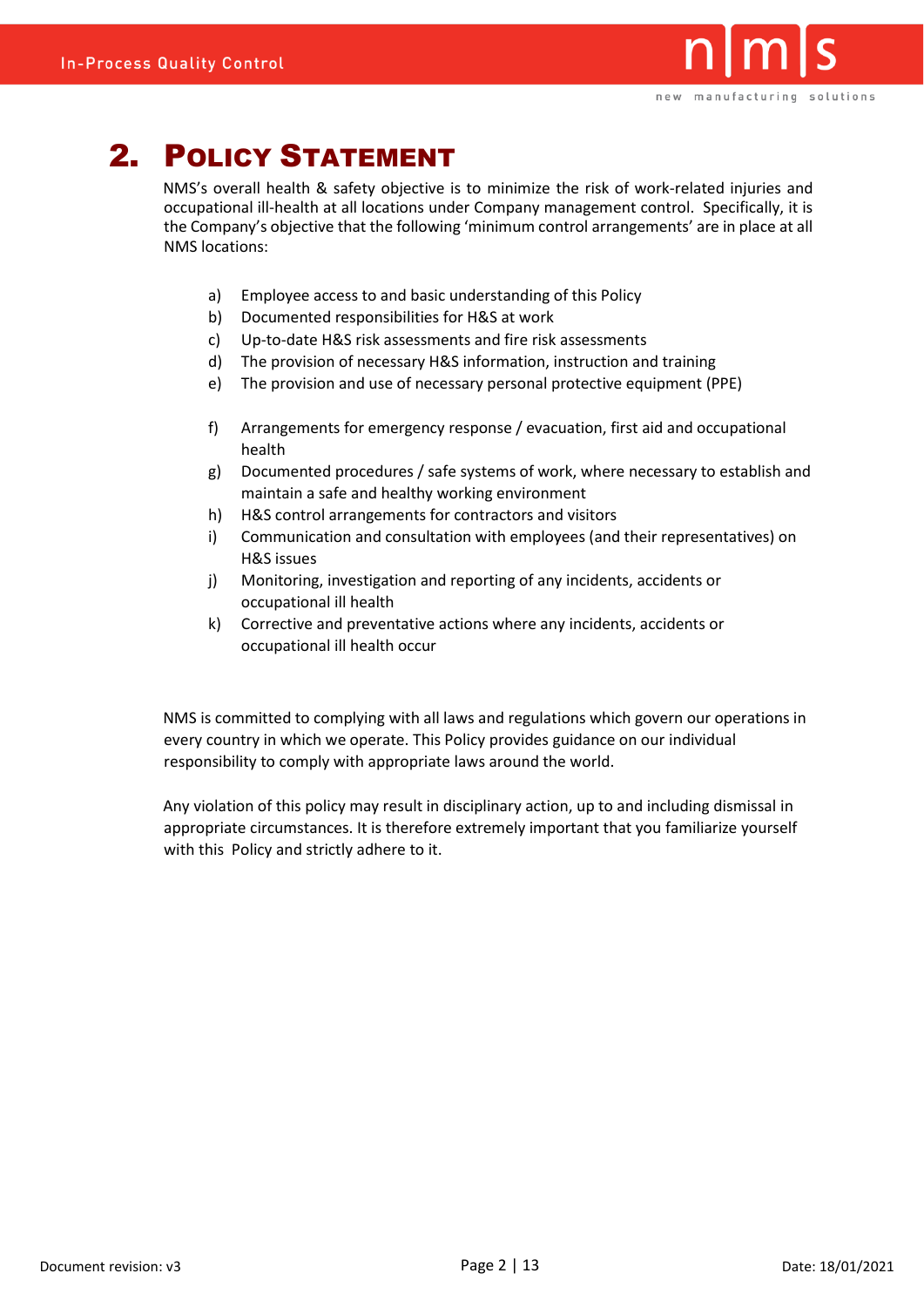

# 3. PERSONAL PROTECTIVE EQUIPMENT

The purpose of the Personal Protective Equipment Policies is to protect the employees of Employ My Ability from exposure to work place hazards and the risk of injury through the use of personal protective equipment (PPE). PPE is not a substitute for more effective control methods and its use will be considered only when other means of protection against hazards are not adequate or feasible. It will be used in conjunction with other controls unless no other means of hazard control exist.

Personal protective equipment will be provided, used, and maintained when it has been determined that its use is required to ensure the safety and health of our employees and that such use will lessen the likelihood of occupational injury and/or illness.

This section addresses general PPE requirements, including eye and face, head, foot and leg, hand and arm, body (torso) protection, and protection from drowning.

Employ My Ability Personal Protective Equipment Policies includes:

- Responsibilities of supervisors and employees
- Hazard assessment and PPE selection
- Employee training
- Cleaning and Maintenance of PPE

# 4. PROCEDURES

### A. Hazard Assessment for PPE

Managers, in conjunction with Supervisors, will conduct a walk-through visual survey of each work area to identify sources of work hazards. Appropriate PPE will be highlighted and a Risk Assessment will detail the relevant PPE necessary.

Managers will conduct, review, and update the hazard assessment for PPE whenever

- a job changes
- new equipment or process is installed
- there has been an accident
- whenever a supervisor or employee requests it
- or at least every year

### B. Selection of PPE

Once the hazards of a workplace have been identified, Managers will determine if the hazards can first be eliminated or reduced by methods other than PPE, i.e., methods that do not rely on employee behavior, such as engineering controls (refer to Appendix B – Controlling Hazards). Adequate protection against the highest level of each of the hazards will be recommended for purchase.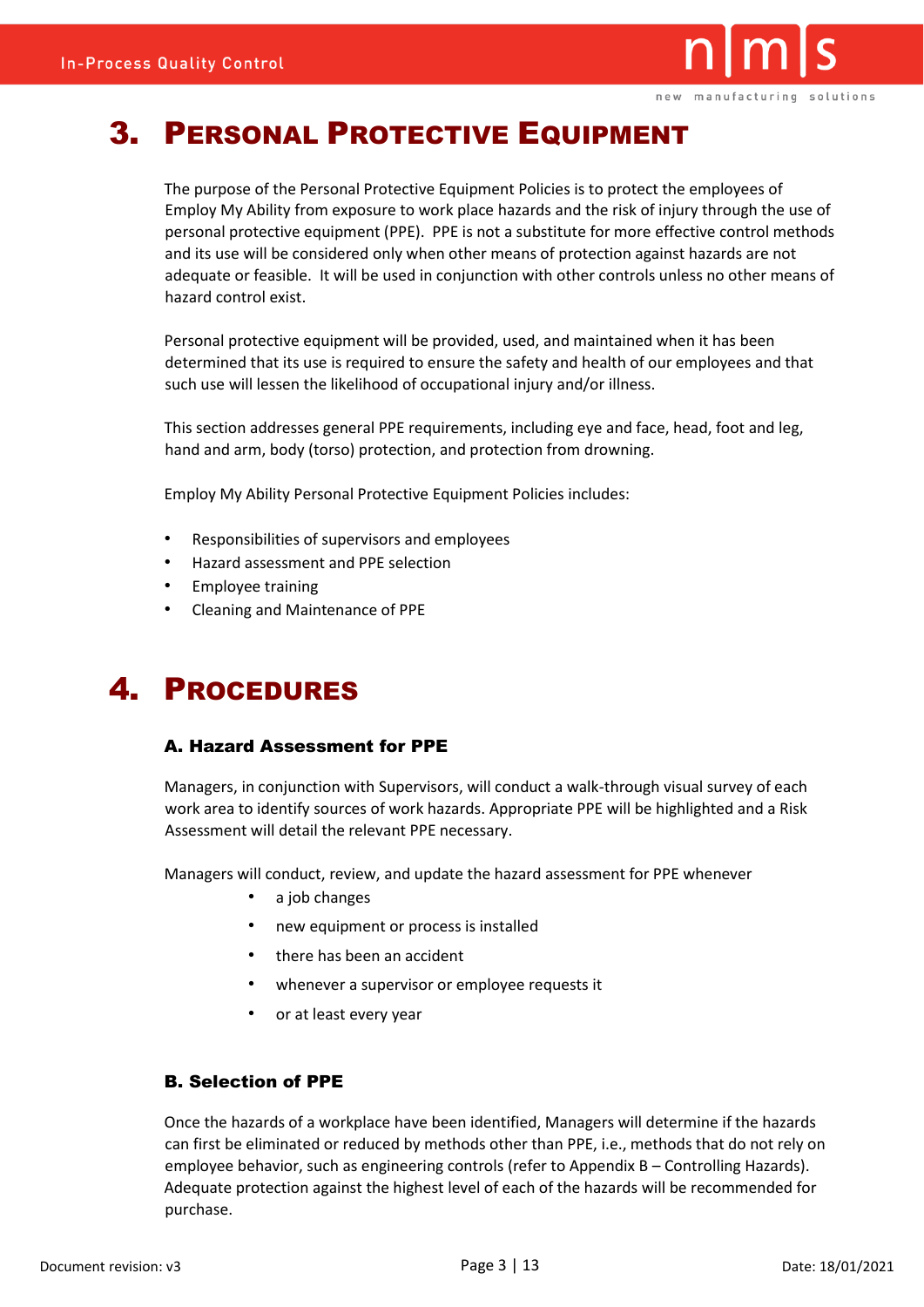

new manufacturing solutions

All personal protective clothing and equipment will be of safe design and construction for the work to be performed and will be maintained in a sanitary and reliable condition. Affected employees whose jobs require the use of PPE will be informed of the PPE selection and will be provided PPE by Employ My Ability at no charge. Careful consideration will be given to the comfort and proper fit of PPE in order to ensure that the right size is selected and that it will be used.

# C. Training

Any employee required to wear PPE will receive training in the proper use and care of PPE before being allowed to perform work requiring the use of PPE. Periodic retraining will be offered to PPE users as needed. The training will include, but not necessarily be limited to, the following subjects:

- When PPE is necessary to be worn
- What PPE is necessary
- How to properly wear PPE
- The limitations of the PPE
- The proper care, maintenance, useful life, and disposal of the PPE

After the training, the employees will demonstrate that they understand how to use PPE properly, or they will be retrained.

#### **Retraining**

The need for retraining will be indicated when

- an employee's work habits or knowledge indicates a lack of the necessary understanding, motivation, and skills required to use the PPE (i.e., uses PPE improperly)
- new equipment is installed
- changes in the work place make previous training out-of-date
- changes in the types of PPE to be used make previous training out-of-date

## D. Cleaning and Maintenance of PPE

It is important that all PPE be kept clean and properly maintained. Cleaning is particularly important for eye and face protection where dirty or fogged lenses could impair vision. Employees must inspect, clean, and maintain their PPE according to the manufacturers' instructions before and after each use. Supervisors are responsible for ensuring that users properly maintain their PPE in good condition.

If employees provide their own PPE, make sure that it is adequate for the work place hazards, and that it is maintained in a clean and reliable condition.

Defective or damaged PPE will not be used and will be immediately discarded and replaced. *NOTE: Defective equipment can be worse than no PPE at all. Employees would avoid a hazardous situation if they knew they were not protected; but they would get closer to the hazard if they erroneously believed they were protected, and therefore would be at greater risk.* 

It is also important to ensure that contaminated PPE which cannot be decontaminated is disposed of in a manner that protects employees from exposure to hazards.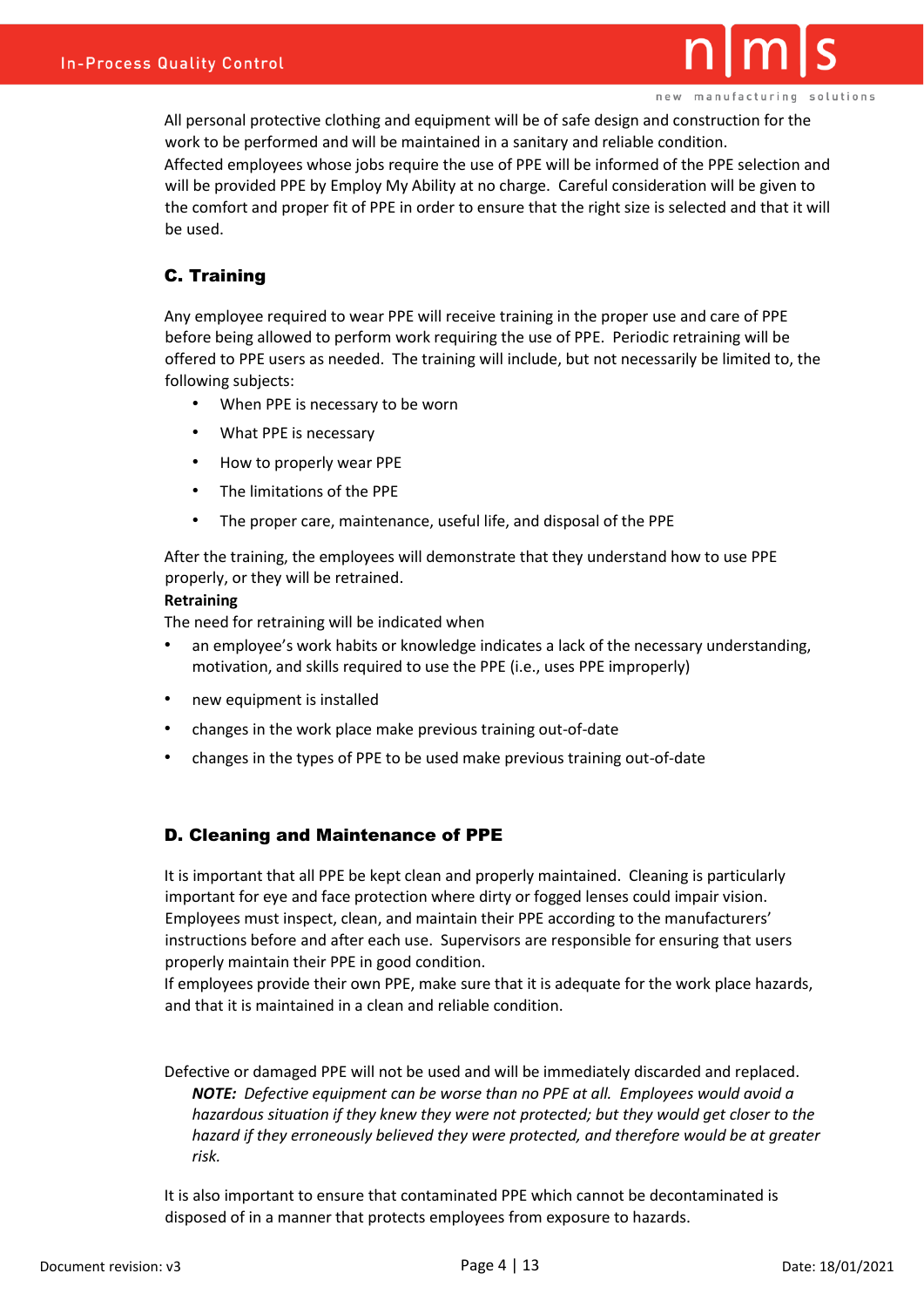

### E. Handling of chemicals

Safely managing the chemicals in your workplace is good for business and it is good for everyone! It will improve your employees' safety and health. It will potentially introduce cost savings, through more effective work practices such as correct storage, handling, use and disposal procedures. Potential harm to the environment will also be reduced.

For detailed guide, please refer to Appendix 1: "Your steps to chemical safety"

#### **It is necessary to:**

- Create a complete list of the chemicals in your workplace.
- Know where they are located, how much you have, how you are using them and who is
- potentially exposed to them.
- Know about the risks they pose.
- Check whether the necessary controls are in place.
- Identify corrective actions to be taken where controls are lacking

#### **Generalk rules for Handling of chemical**

- Do not return chemicals to their original packaging. An incompatible mixture may accidentally be formed.
- Keep chemical containers closed. Dust and vapour may escape from an open container, while gases and suspended material may penetrate this, causing the nature of the chemical to change. This will also avoid unnecessary exposure.
- Never use a wrong or an unmarked reagent. If you are unsure about the compound, do not use it. Instead, have it disposed of (see Disposal of Hazardous Waste).
- Never put spatulas, stirrers or other objects into a storage container for chemicals. Remove the contents by pouring and rolling the contents of the glass into a beaker, glass container or other suitable equipment. Spatulas may be used with caution in laboratory reagent containers. Remember the labelling (see the Safety Rules for working in lab).
- Once removed from the bottle or glass, cork stoppers must be placed on a clean surface (e.g. a watch glass or other suitable equipment) with the opening facing down. This is to avoid contamination of the compound and unnecessary exposure.
- Chemical bottles must not be carried by the neck of the bottle, nor next to your body. Suitable carrying arrangements should be employed, e.g. buckets or trolleys.
- When pouring from bottles, the label should always face upward to prevent any spillage from destroying the label.
- Never put any chemicals in the bottle other than the one indicated on the label.
- Special precautions should be taken when handling concentrated acids. Dilution of acids should be performed by pouring the acid into water and stirring continuously.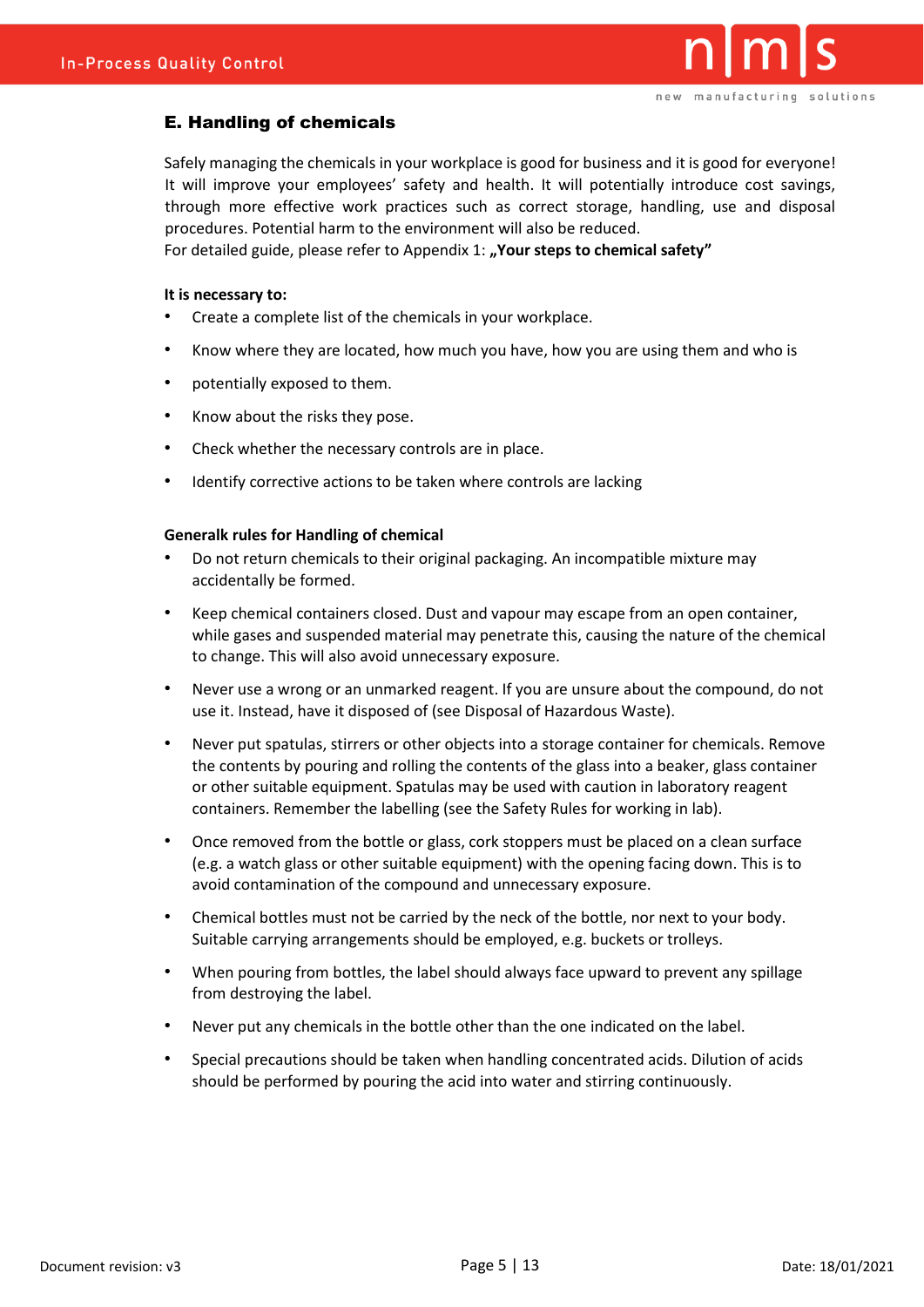

# 5. MACHINE SAFETY

This Safe Operating Procedure (SOP) is intended to provide general safety guidance for power-driven (including manually operated) stationary machines and equipment used to shape and/or form metal, wood, or other materials by cutting, impact, pressure, electrical or other processing techniques. These types of machines present a number of potential hazards, which must be recognized and controlled to minimize the risk of operator injury. Hand and portable powered tools are beyond the scope of this SOP.

### Hazard Overview

Potential hazards of operating machines and equipment are numerous. Some of the most obvious recognized hazards are from machine motion. Hazardous motion is characteristic of the point-of-operation of the machine, but can also be found in other areas such as behind, to the side, or above a machine.

- Rotating motion of collars, couplings, cams, clutches, flywheels, shaft-ends, set screws, spindles, etc., can be dangerous by gripping clothing or forcing arms/hands or other body parts into dangerous positions. Rotating parts can also create nip points when two adjacent moving parts are in close proximity (e.g., two cogs, two rolling bars, chain and sprocket, etc.); or a rotating part is in close proximity to a fixed point.
- Reciprocating machine motions are also hazardous. A worker may be injured by back-and forth or up-and-down motion when struck by or caught between moving and stationary parts (e.g., saw blades, knives, etc.).
- Transverse machine motion (movement in a straight, continuous line) is another recognized hazard because a worker may be struck or caught in a pinch or shear point by moving parts.

In addition to machine motion, examples of other machine hazards may include:

- Chemical hazards resulting from the product being handled (e.g., toxic fumes emitted from metals, wood dusts, etc.) or the machine itself (e.g., contact with or inhalation of cutting oil mists or cleaning compounds, etc.).
- Ergonomic factors, such as stresses put on the body from awkward positions, repetitive motions, excessive reaching, vibration, heaving lifting of materials or products, etc.
- Fire due to dust accumulations, electrical sparks or arcs, hot surfaces, open flames, etc.
- Tissue damage caused by contact with extremely cold or hot parts of the machine or material being manipulated.
- Excessive noise, which can cause hearing loss or interfere with the ability to communicate during machine operation.
- Eye or skin damage caused by contact with UV light, particularly with machines using laser technology.
- Eye damage caused by foreign objects emitted from the machine (e.g., dust particles, shavings, sparks, etc.)
- Potential for injury resulting from dropping or ejection of a work piece from the machine during operation.

Safe operation of machinery and equipment necessitates that all foreseeable hazards are controlled. Effective control is achieved through a risk assessment process.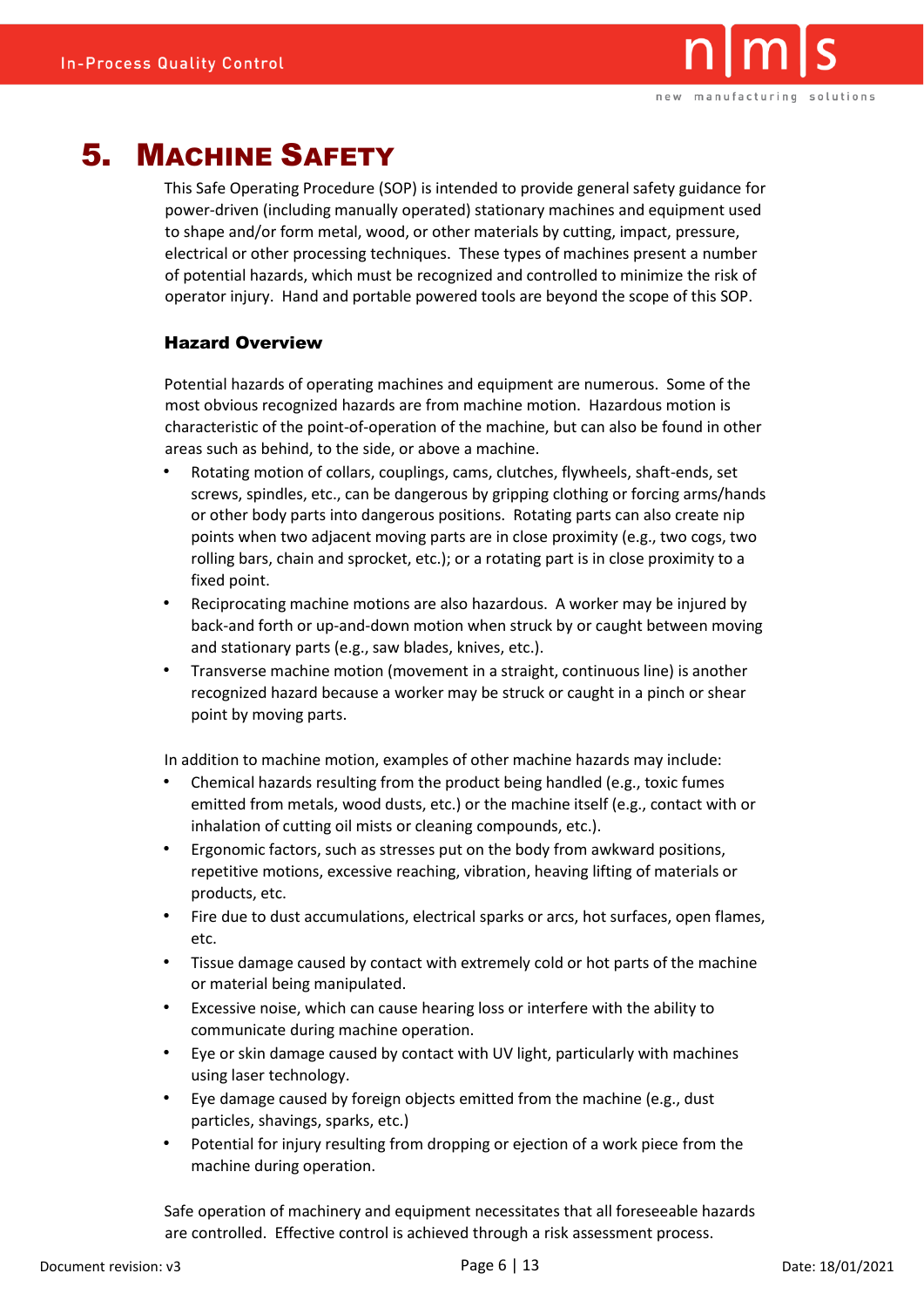

### Risk Assessment Overview

The ANSI B11.0 standard states, *"The outcome of completing the risk assessment process should be:* 

- *A clear understanding of risk(s) including the potential severity of harm and the probability of the occurrence of harm;*
- *Machinery with risks reduced to an acceptable level;*
- *Risk reduction measures appropriate to the circumstances;*
- *Documentation of the risk assessment."*

The ANSI B11.0 risk assessment process consists of several steps. For the purposes of this SOP, the following steps are emphasized: 1. Identify the tasks and hazards

- 2. Assess the initial risk
- 3. Reduce the risk to a feasible and acceptable level
- 4. Validate the solutions

### Identification of Tasks and Hazards

As previously described, a number of different machine hazards are possible, ranging from those inherent to the machine itself to hazards created by the operator or environment in which the machine is located. Take into consideration different tasks, operator competencies, operating modes, and failure scenarios. It is important to identify potential receptors, as well; who or what may be harmed? It may be helpful to review experiences related to past near-miss incidents, literature from trade organizations, and other information sources to ensure thorough evaluation of hazard.

Tasks to be considered may include:

- Machine installation and assembly
- Start-up and change-over
- Various modes of operation
- Various feedstock materials, considering both dimensions and material of construction
- Maintenance, cleaning, and repairs Shutdown
- Troubleshooting, clearing jams, etc.

Hazards to be considered may include:

- **Mechanical**
- Energy sources (e.g., electrical, pneumatic, hydraulic, etc.)
- Unexpected start-up or shut-down, or automatic repeat cycles
- Exposures to harmful substances or environments (e.g., chemical exposures, hot/cold surfaces, sharp edges, vibration, noise, dusts and fumes, etc.)
- Unstable loads, stocks, finished products, etc.
- **Other**

Hazard evaluation is a dynamic process that needs to be repeated in response to any number of factors that could influence the hazards, e.g., changes in equipment use or design, operator experience, workspace configuration or design, etc.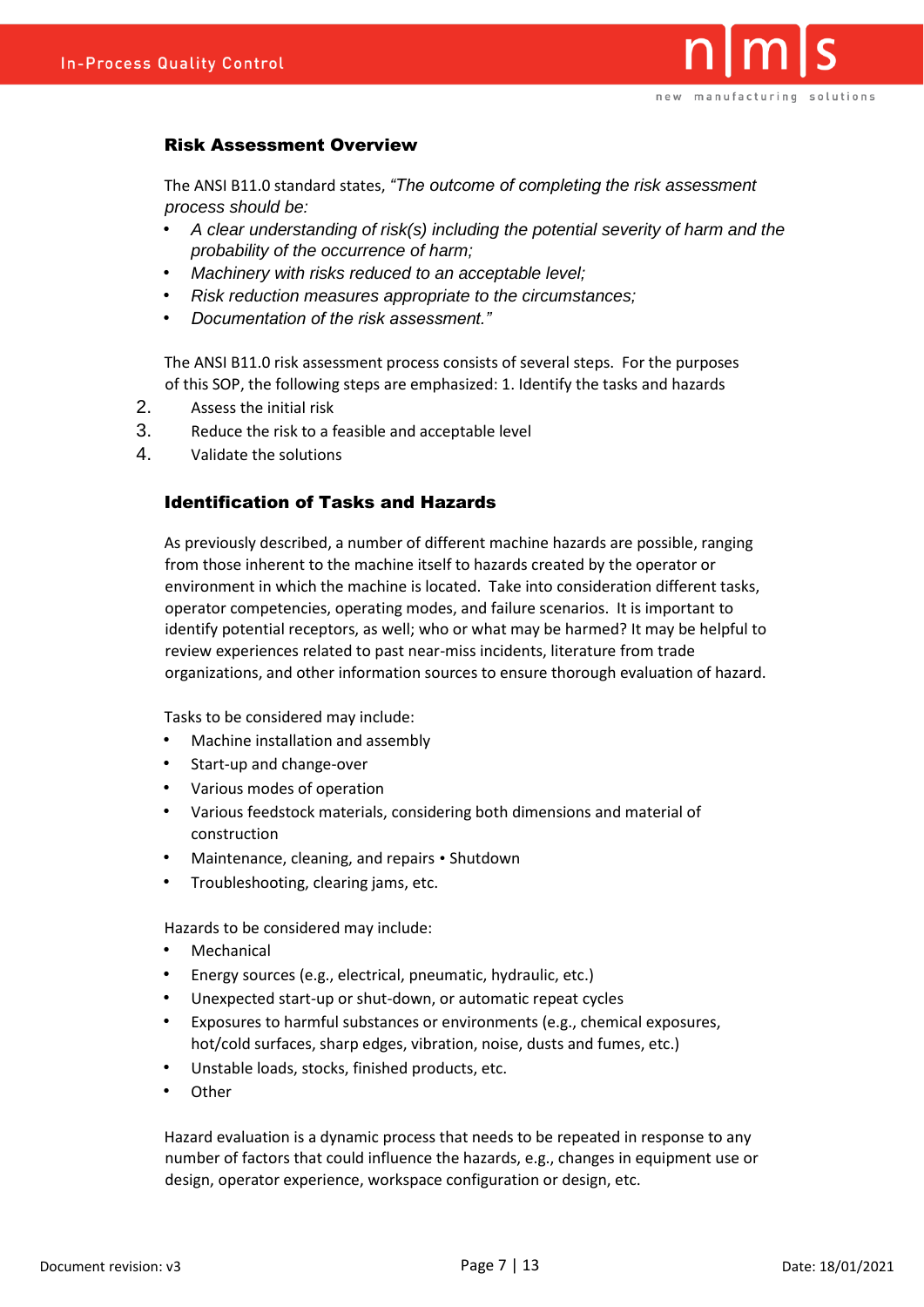

### Assessment of Initial Risk

Once the hazards and potential receptors are identified, it is important to assess the degree of relative risk in terms of the severity of harm and the probability of occurrence. Once this has been determined, appropriate risk reduction strategies can be selected to minimize the severity of harm or likelihood of an adverse event. To the extent feasible, the goal is to implement controls that come as close to achieving a "remote" likelihood of occurrence and "minor" consequences.

Some things to consider include how quickly the hazard presents and operator reaction time, the duration and frequency of exposure to the hazard, reliability of controls and safety devices, experience of the operator, machine history, number of persons exposed to the hazard, etc.

### Risk Reduction

There are a number of possible risk reduction strategies, some being more preferred than others when there is more than one option. Following are machine hazard risk reduction strategies, presented in descending order of preference. When possible, the most preferred option should be selected and implemented (in other words, PPE, training, and awareness devices are not suitable as substitutes for guarding when guarding is feasible).

- Elimination or substitution through inherently safer design. Examples include: automated material handling, substitution of less hazardous chemicals/fluids, reduced mechanical force/energy, elimination of pinch points by increasing clearances, etc.
- Guards or safeguarding devices. Examples include: barriers, interlocks, presence sensing devices, two-handed controls, etc.
- Awareness devices. Examples include: lights, beacons, strobes, computer warnings, signs, labels, beepers, horns, sirens, fences/barrier tape, etc.
- Training and safe work practices/procedures. Examples include: written operating, maintenance, and repair procedures, employee training, employee demonstration of competency, on-going evaluation of employee operating performance, etc.
- Personal Protective Equipment (PPE). Examples include: safety glasses, face shields, ear plugs, protective footwear, helmets, respirators, etc.

When selecting risk reduction measures, keep in mind incentives that may exist or be created for the operator to defeat or circumvent a risk reduction measure. This may occur if the risk reduction measure slows down production, interferes with the ability to complete the task, it is difficult or cumbersome to use or implement, etc.

### Validation

The effectiveness of selected risk reduction measures should be validated. This may include initial and periodic testing of interlocks or other safeguarding or awareness devices, initial and periodic observation of operators' techniques, regular medical surveillance in the case of noise or respiratory hazards, prompt review of injuries and near-misses, etc. If experience determines that a risk reduction measure is marginally or ineffective, other risk reduction measures should be considered.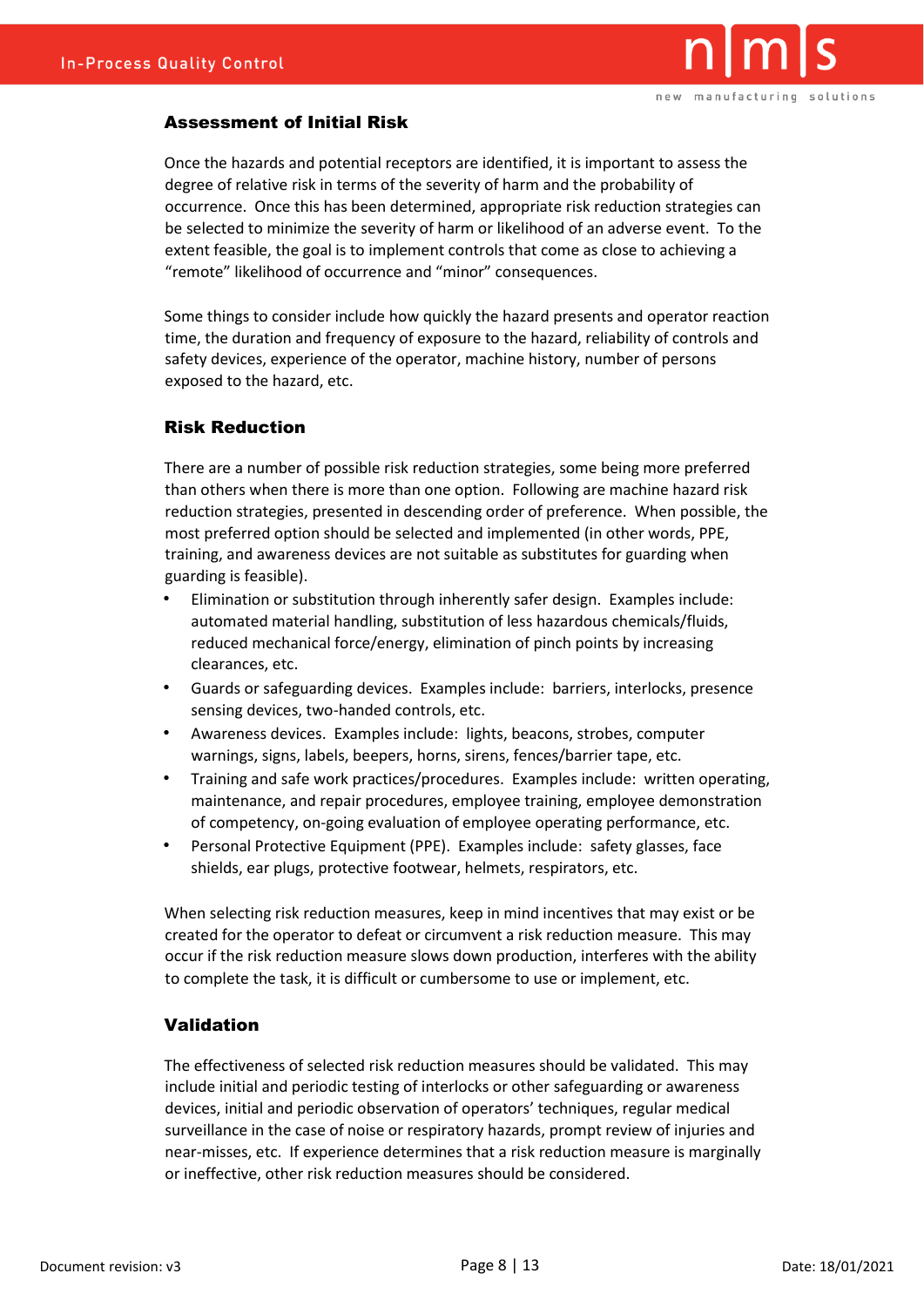

## General Safe Operating Rules

Regardless of the particular risk reduction measures selected for a particular machine, there are some general safe operating rules that must be observed.

- Restrict access to shops and individual pieces of equipment/machines to authorized operators.
- Avoid working alone in the area so that someone is available to provide or summon assistance in the event of an emergency.
- Read and adhere to the manufacturer's operating instructions and warnings. Receive training in proper operation and demonstrate competency to an experienced and authorized operator for each type of task to be conducted before operating independently.
- Know the emergency stop/shut-down procedures for the specific machine operated.
- Inspect machines/equipment prior to each operating shift to ensure that:
	- o Points of operation and surrounding areas are clean of debris and other hazards. o Shields and guards are in place and controls and interlocks or other safety devices are accessible and operating properly (pay attention to the point of operation, as well as the area behind, to the side, and above the machine).
	- o Machine components are in good working condition (do not use damaged equipment).
	- o Labels and warnings are present and legible.
- Inspect ancillary hazard control devices for proper operation, such as dust collectors used with wood working equipment, etc.
- Do not operate equipment that is damaged or that has missing/defective guards or shields and promptly tag such equipment as "Out-of-Service" and notify the appropriate authority.
- Follow the manufacturer's recommendations for routine cleaning and preventative maintenance. Do not use compressed air for cleaning of debris.
- Do not attempt to override or defeat safety features. Guards and shields must be in place during normal operation. Observe appropriate Lockout/Tagout procedures when guards, shields, or other safety devices are removed or deactivated for maintenance or repair. See EHS SOPs related to Lockout/Tagout for Machines and Equipment. Complete Lockout/Tagout training, available as a web-based module on the EHS web page, supplemented with machine-specific training from your supervisor (or delegate).
- Operate machinery within its designed limits.
- Do not operate a machine outside of the scope of your abilities, even if it is within the machine's operating limits.
- Understand the hazards of each type of operation to be conducted, and adhere to all risk mitigation measures that have been prescribed for the machine or task.
- Do not wear loose clothing or jewelry while operating machines.
- Confine long hair, including restraint of ponytails and beards.
- Wear appropriate work attire and prescribed Personal Protective Equipment, including, at a minimum, safety glasses and closed-toed and slip-resistant shoes.
- Avoid distractions and actions that could interfere with good communication (e.g., headphones, loud music, etc.).
- Do not engage in horseplay.
- Restrict persons not involved directly in the operation from the immediate area.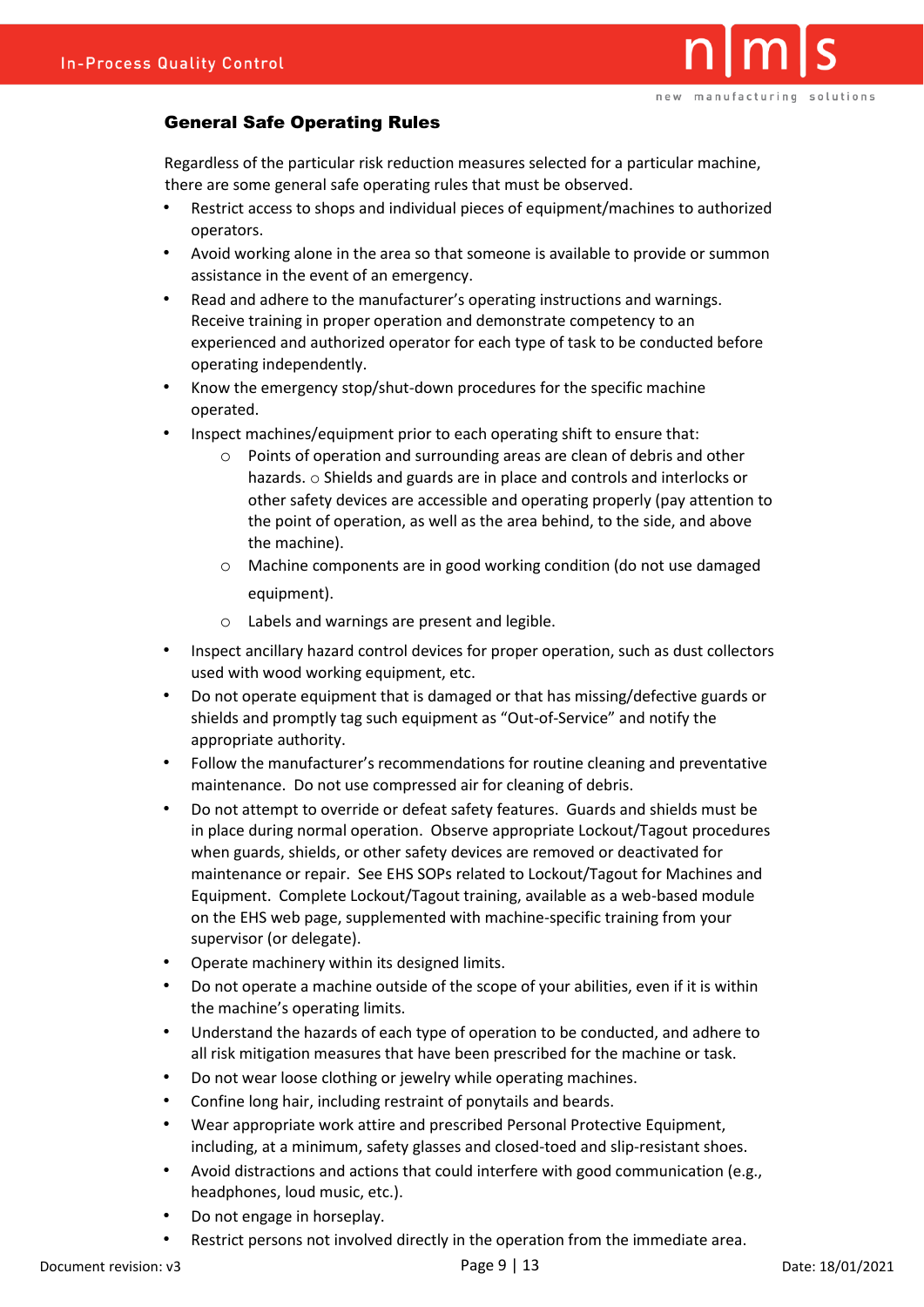- Ensure adequate space for the machine and operator to avoid cramped conditions or creation of atmospheric or other hazards (e.g., fire, exposure to excessive heat, radiation, etc.) during operation.
- Equip shops with plumbed emergency eyewash and flush on a weekly basis.
- Communicate with others that may be working or occupying space near-by to avoid human-induced hazards (e.g., alert or instruct each other on travel patterns, etc.).
- Ensure unimpeded access to all operating controls, emergency shut-down devices, and electrical panels/shut-offs servicing the equipment.
- Ensure adequate lighting to safely operate the equipment.
- If a machine is designed to be anchored to the floor, then it must be securely attached.
- Do not eat or drink in shop areas or while operating equipment. Wash hands and exposed skin thoroughly after completing work and before leaving the work area.
- Observe good housekeeping. Keep floors and equipment/machines clean. Store stock materials in a neat and secured manner. Do not accumulate excess combustibles. Keep aisles and exits clean.
- Report near-misses or close-calls (an incident where no property was damaged and no personal injury sustained, but where, given a slight shift in time or position, damage and/or injury or illness easily could have occurred) to your supervisor and EHS. The EHS reporting mechanism is available on the EHS homepage and is titled "Near-Miss/Close-Call Incident Reporting System."

# 6. RESPONSIBILITIES

#### Employee (and Contractor / Visitor) Responsibilities

It is the duty of every employee whilst at work, and of any contractors / visitors at Company facilities:

- To take reasonable care for the health & safety of themselves and others who may be affected by their acts or omissions
- To cooperate with colleagues, line management and the Company on health & safety matters
- To not intentionally or recklessly interfere with, or misuse anything provided in the interests of health, safety, or welfare
- To report any health & safety concerns to their line manager and / or the site H&S Coordinator / Manager

#### Line Management Responsibilities

Effectively establishing and maintaining day-to-day health & safety at work is a line management responsibility. At each location where the Company has management control, responsibility for health & safety follows the line management structure; from the site's senior manager to the site senior management team, through middle managers / supervisors / team leaders, to individual employees.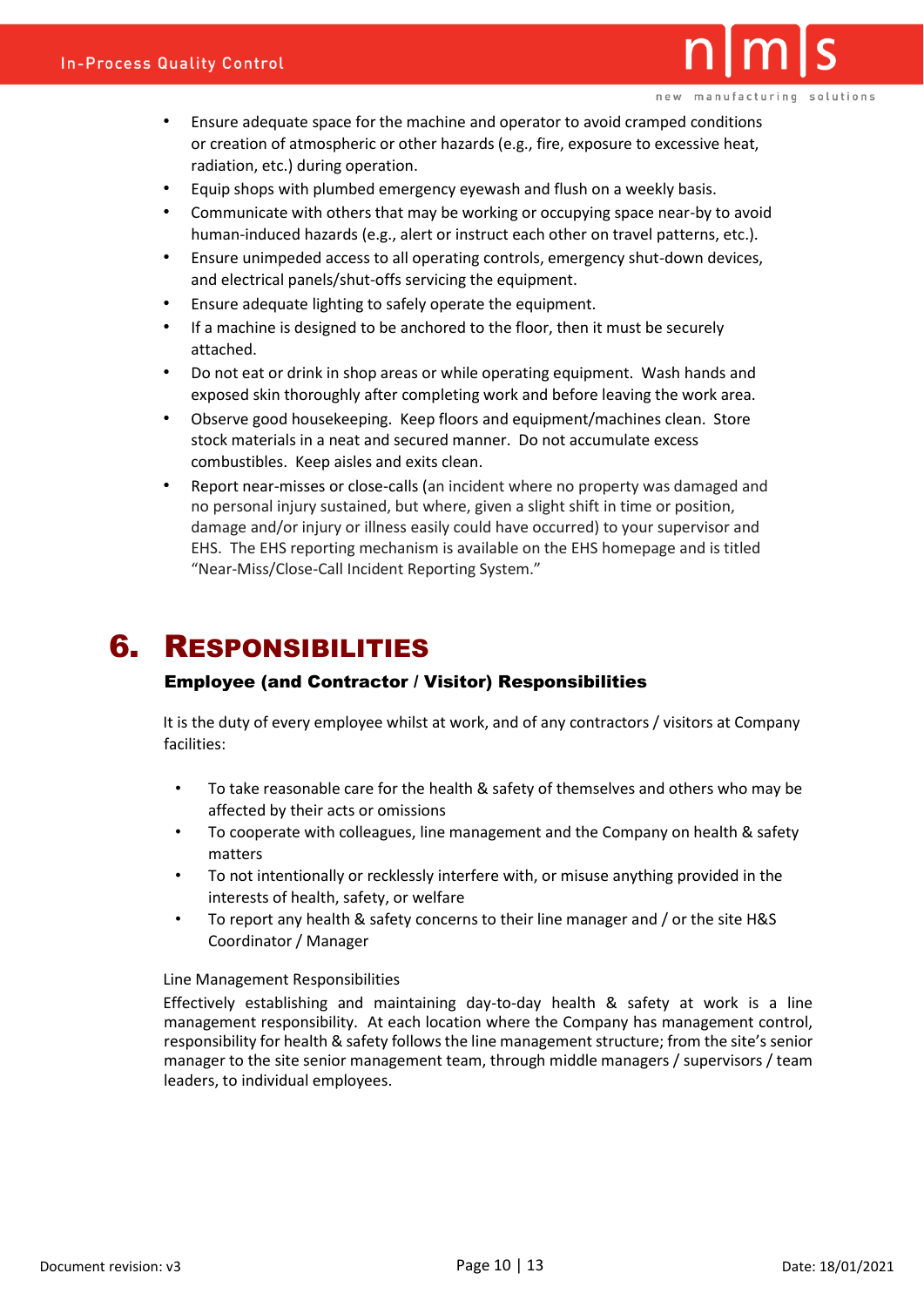

It is the responsibility of local Management teams to:

- Implement and display this policy document in the area(s) under their responsibility / control
- Ensure, so far as is reasonably practicable, that the 'minimum control arrangements' (items a) to k) in section 2 above) are in place, understood and implemented in the area(s) under their responsibility / control
- Make adequate resources available for the management of health & safety at work

#### Site-level Responsibility

At all locations where Company employees work or to which they report (e.g. factories, warehouses, research & development centres, offices and any associated field or home-based employees), the management of health and safety at work is the ultimate responsibility of the senior manager at that location. Day-to-day responsibility for the management of health & safety should be delegated through the line management structure, as outlined above.

#### Health & Safety Manager / Coordinator

All locations where the Company has management control shall have an identified Health & Safety Coordinator and/or Manager, whose job function includes the coordination of health & safety control arrangements at that location. However, this position does not remove or substitute for others direct and delegated health & safety responsibilities as outlined above.

#### Safety Person – Operational Lead

The Operational Lead is responsible for the development, implementation, and administration of Employ My Ability's PPE policies. This involves

- 1. Conducting workplace hazard assessments to determine the presence of hazards which necessitate the use of PPE.
- 2. Selecting and purchasing PPE.
- 3. Reviewing, updating, and conducting PPE hazard assessments whenever
	- a job changes
	- new equipment is used
	- there has been an accident
	- a supervisor or employee requests it
	- or at least every year
- 4. Maintaining records on hazard assessments.
- 5. Maintaining records on PPE assignments and training.
- 6. Providing training, guidance, and assistance to supervisors and employees on the proper use, care, and cleaning of approved PPE.
- 7. Periodically re-evaluating the suitability of previously selected PPE.
- 8. Reviewing, updating, and evaluating the overall effectiveness of PPE use, training, and policies.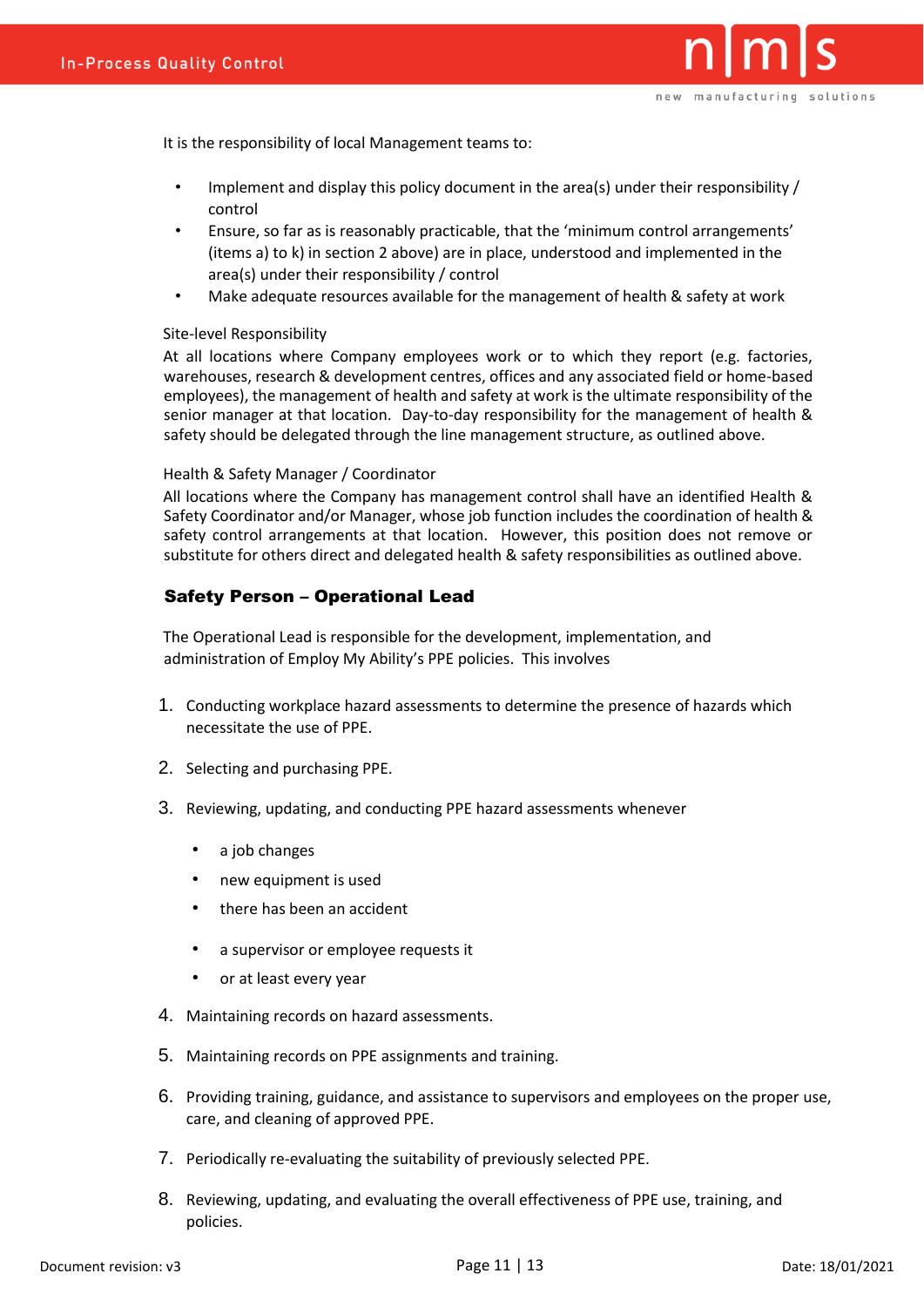

#### Managers / supervisors

Managers / Supervisors/ Designated Responsible Person have the primary responsibility for implementing and enforcing PPE use and policies in their work area. This involves

- 9. Providing appropriate PPE and making it available to employees.
- 10.Ensuring that employees are trained on the proper use, care, and cleaning of PPE.
- 11.Ensuring that PPE training certification (ELearning) and evaluation forms are signed and given to Operations and is on held on training file.
- 12.Ensuring that employees properly use and maintain their PPE, and follow Employ My Ability's PPE policies and rules.
- 13.Notifying Employ My Ability's management and the Safety Person when new hazards are introduced or when processes are added or changed.
- 14.Ensuring that defective or damaged PPE is immediately disposed of and replaced.

#### Employees

The PPE user is responsible for following the requirements of the PPE policies. This involves

- 15.Properly wearing PPE as required.
- 16.Attending required training sessions.
- 17.Properly caring for, cleaning, maintaining, and inspecting PPE as required.
- 18.Following Employ My Ability's PPE policies and rules.
- 19.Informing the supervisor of the need to repair or replace PPE.

Employees who repeatedly disregard and do not follow PPE policies and rules risk the formal disciplinary procedure being instigated.

Date: 18/01/2022

………………………………..

Dr. Ing. Igor Lengyel Company President